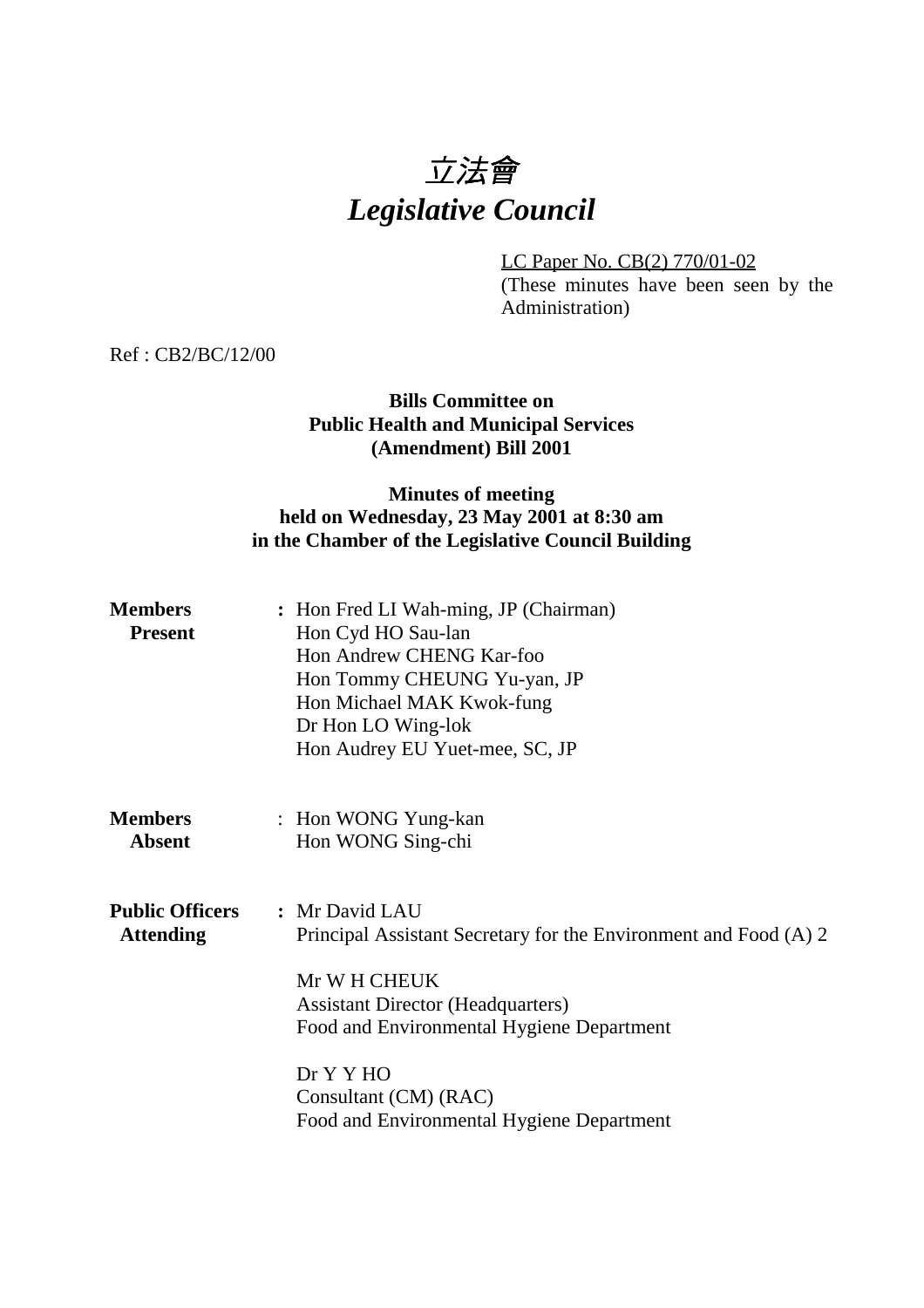|                                             | Mr Lawrence PENG<br><b>Senior Government Counsel</b><br>Department of Justice<br>Mr W S YIP<br>Senior Assistant Law Officer<br>Department of Justice                                                                 |
|---------------------------------------------|----------------------------------------------------------------------------------------------------------------------------------------------------------------------------------------------------------------------|
| <b>Attendance by :</b><br><b>Invitation</b> | Hong Kong Federation of Restaurants and Related Trades<br>Mr NG Tak-leung<br>Chairman<br>Mr David MA<br>Vice-Chairman                                                                                                |
|                                             | <b>Chiu Chow Overseas Food Trade Merchants Association</b><br>Mr CHEUNG Sing-hung<br>Chairman<br><b>Hong Kong Catering Industry Association</b><br>Mr Peter T S LO<br><b>Karaoke Concern Group</b><br>Mr Anthony LOK |
| <b>Clerk</b> in<br><b>Attendance</b>        | : Mrs Constance LI<br>Chief Assistant Secretary (2)5                                                                                                                                                                 |
| <b>Staff in</b><br><b>Attendance</b>        | : Mr Stephen LAM<br><b>Assistant Legal Adviser 4</b><br>Miss Betty MA<br>Senior Assistant Secretary (2)1                                                                                                             |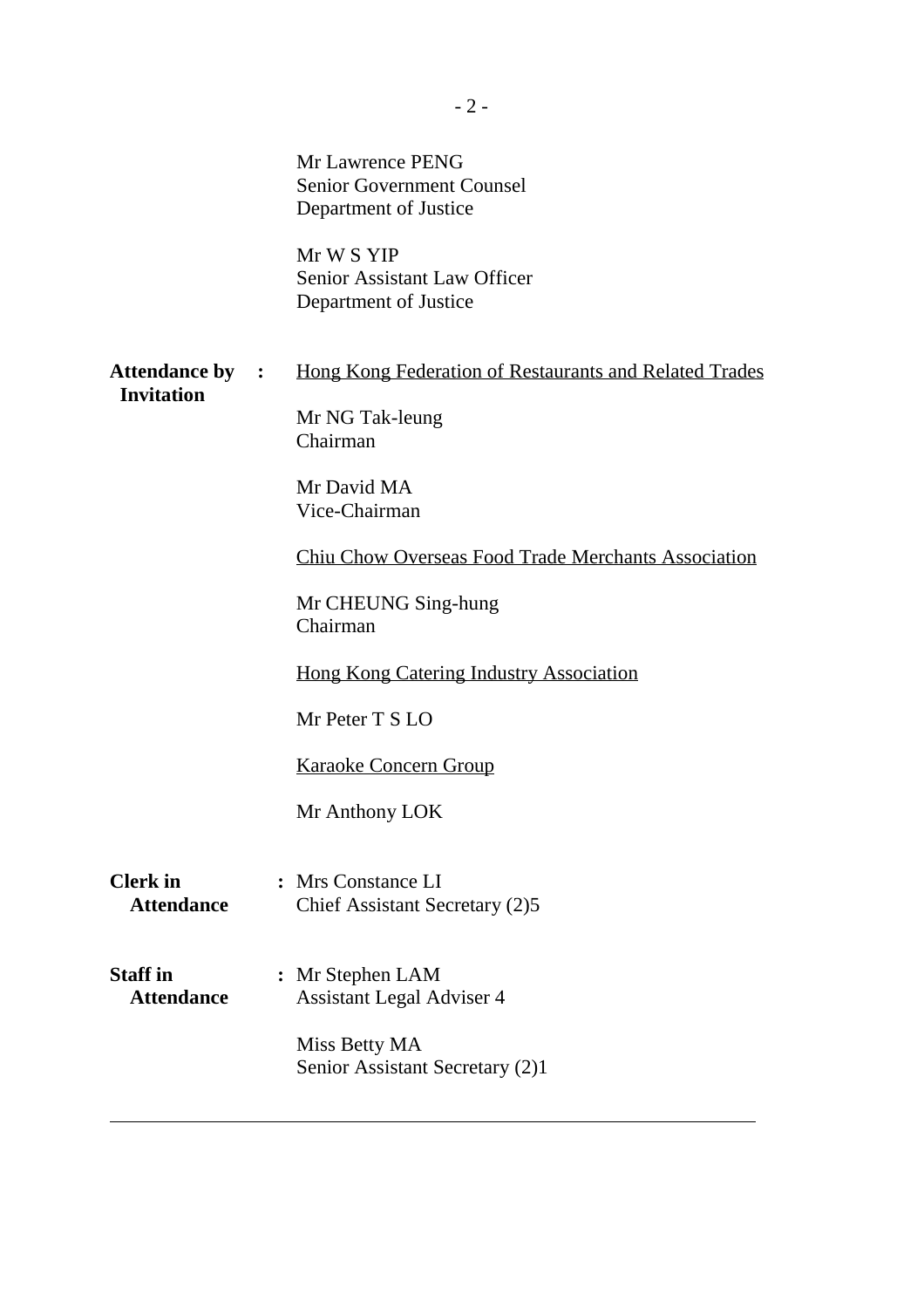## **I. Meeting with deputations**

The Chairman welcomed the deputations and invited them to express views on the Bill.

## Hong Kong Federation of Restaurants and Related Trades

2. Mr NG Tak-leung said that he supported the Bill in principle and welcomed the direction that the Administration should take enforcement actions against those unlicensed food business which had no intention or were not qualified to apply for a licence. However, Mr NG said that there should be an effective mechanism to prevent the abuse of power by the Director of Food and Environmental Hygiene (DFEH) in issuing closure orders and that there should be an appeal channel for the aggrieved.

# Chiu Chow Overseas Food Trade Merchants Association

3. Mr CHEUNG Sing-hung said that he did not object to the Administration's control over unlicensed food establishments in order to protect public health, but he questioned the need for DFEH to issue a closure order on licensed food premises since no serious food incidents had occurred in licensed premises in past years. He was also concerned about any possible abuse of powers by DFEH. He considered it unfair that the control over licensed food premises was more stringent than that for unlicensed premises, as the closing of unlicensed food establishments had to go through court procedures under the proposed section 128B, while DFEH would be empowered under the proposed section 128C to close the licensed ones without having to go to the court.

4. Mr CHEUNG suggested that before enforcing the closure order, the Food and Environmental Hygiene Department (FEHD) should give warnings to food establishments and require them to rectify the situations within a specified period. If no improvement was found after the time limit, FEHD should then apply to the court to close the food premises. He also suggested shortening the time for processing a food business licence.

# Hong Kong Catering Industry Association

5. Mr Peter LO said that he held similar views as Mr CHEUNG Sing-hung. He said that it should be prosecution's responsibility to provide evidence against the defendant, and that any benefit of doubt should go to the defendant. However, the proposed section 128C empowered DFEH to close a food establishment on grounds that it posed an immediate health hazard to the public, without going through the court procedures. He expressed concern that the aggrieved could only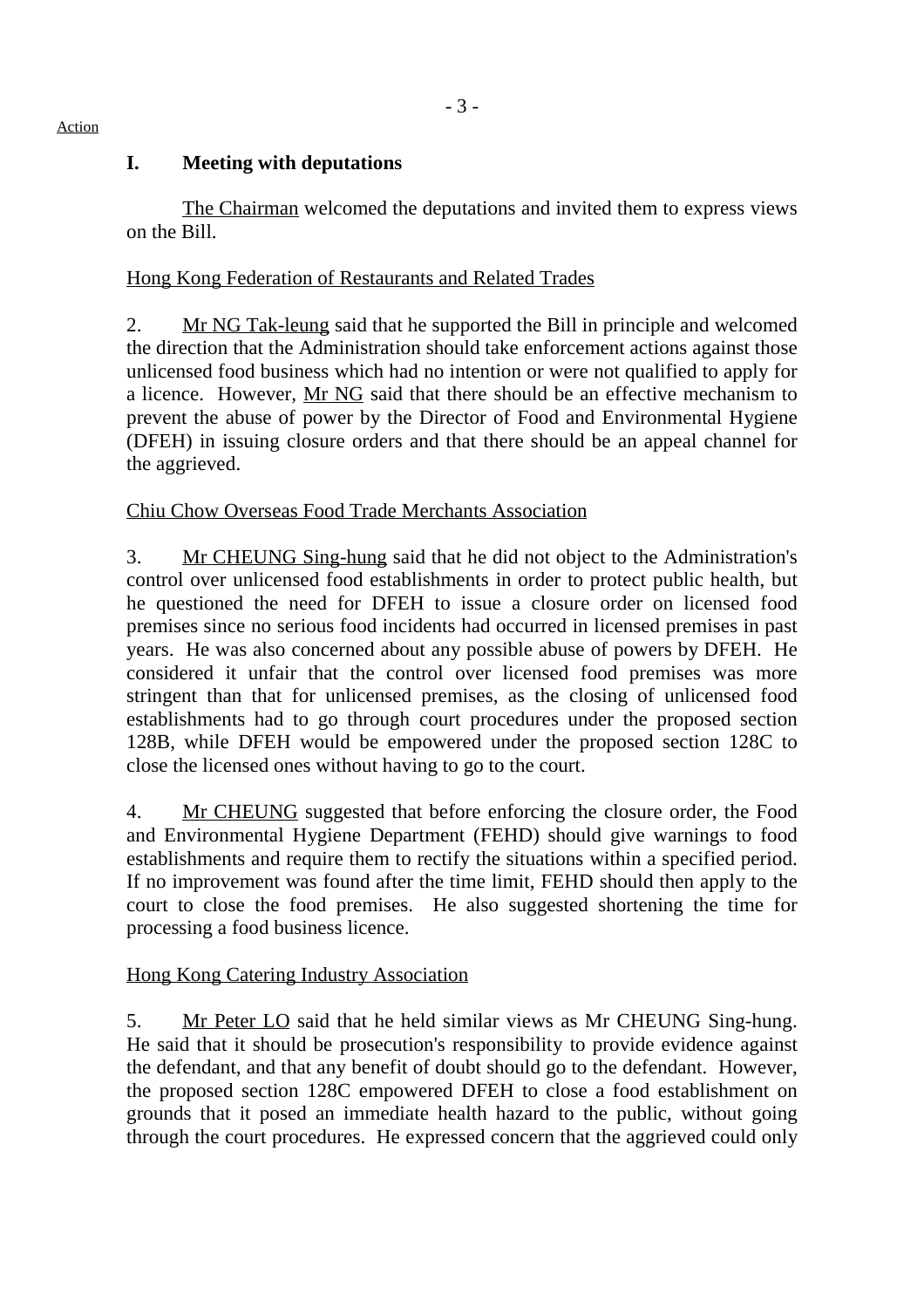seek appeals or remedies after the execution of a closure order. Mr LO further said that the Bill should set out concrete objective conditions for DFEH to rescind a closure order automatically after a food establishment had made the necessary improvements. He suggested that the Administration might consider issuing a partial closure order to close only those parts where contamination was suspected, instead of closing the whole establishment.

### Karaoke Concern Group

6. Mr Anthony LOK said that he generally supported the Administration's proposal to tighten control over illegal or unlicensed food establishments. However, he sought clarification as to whether selling sashimi or siu mei without the necessary permit by a licensed food establishment would also be subject to a closure order. He also supported Mr Peter LO's suggestion of issuing a partial closure order so that the food establishment concerned would only need to close the contaminated parts and continue operation in the unaffected areas. He also asked if the procedure for re-entering closed food premises to carry out rectification works could be simplified.

#### *Discussion*

7. Responding to Mr Michael MAK's concern that some operators did not really want to apply for a licence, Mr NG Tak-leung said that some unlicensed food establishments might not be equipped with proper water supply and washing facilities. He further said that some operators only intended to operate on a temporary basis to make money and had no intention to apply for a licence. However, he considered that genuine operators were willing to comply with the licensing requirements, but some might have encountered technical or procedural difficulties in their application. He agreed in principle that DFEH should close those unlicensed premises without proper water supply. He was of the view that licensed food establishments should not be subject to more stringent control than the unlicensed premises.

8. Mr Audrey EU sought clarification on the deputations' comments that licensed food establishments were subject to more stringent control than the unlicensed ones under the Bill. Mr CHEUNG Sing-hung said that licensed establishments were already subject to frequent inspections and FEHD should have detailed record of licensed establishments. He considered that there should be more stringent control on the unlicensed establishments instead. In response to Ms EU's question on whether the trade agreed to the circumstances which were regarded as posing "immediate health hazard" in the proposed section 128A(3), Mr NG Tak-leung said that the trade did not object to imposing closure orders on illegal or unlicensed food establishments if they posed immediate health hazard.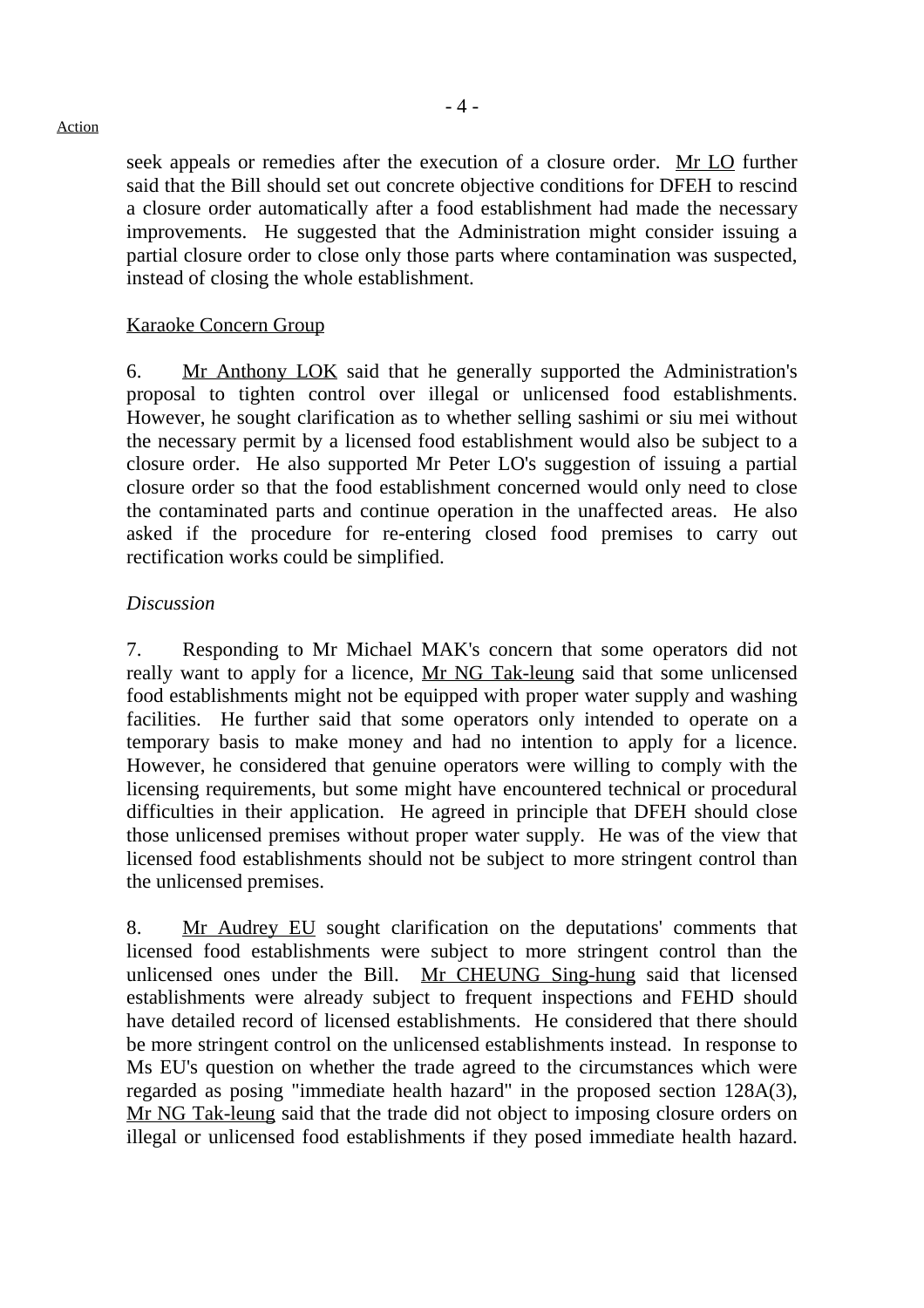The trade's main concern was that the closure orders should go through proper court procedures to guard against abuse of power or human errors.

9. Mr Tommy CHEUNG sought the views of the deputations on the definition of "reasonable cause" and "immediate health hazard" in section 128C(1). He asked whether the trade knew about any food incidents which would fall within these definitions.

10. In response, Mr NG Tak-leung said that sometimes FEHD over-reacted to some isolated food poisoning cases which were not necessarily caused by the food provided or the hygiene conditions of the food establishments. He requested the Administration to verify these cases carefully and to safeguard the trade's interests in drafting the Bill. Mr Peter LO pointed out that the proposed section 128C was harsh on licensed food establishments because they would be subject to immediate closure by DFEH, while the unlicensed premises would be given seven days' notice to go to the court under section 128B. Besides, the definition of "immediate health hazard" under the proposed section 128A was too wide, since the four circumstances described in section 128A(3) were only examples and were not exhaustive. He considered it more appropriate to deal with these unhygienic situations by the existing Demerit Point System which permitted revocation/suspension of licence.

11. Dr LO Wing-lok asked whether the deputations considered the four circumstances which were regarded to pose "immediate health hazard" under section 128A(3) were reasonable. Mr NG Tak-leung said that "the location, construction or state of the premises" in section 128A(3)(a) was quite ambiguous. He considered that there should not be much problem with the "location" or the "state" of licensed premises, as these premises had gone through elaborated licensing procedures and were monitored by the relevant government departments. As for food contamination, he said that this should be substantiated by scientific data and laboratory results if a closure order was to be issued.

12. Mr Peter LO also pointed out that the Bill did not allow the operator to seek independent professional opinion to refute the laboratory results of the Administration before execution of a closure order.

13. Mr CHEUNG Sing-hung emphasized that the Bill would have significant implications on the trade, but the medium and small food establishments generally did not have much understanding of the legislative intent and contents of the Bill. In view of the recent economic downturn, Mr CHEUNG suggested delaying the implementation of the Bill so that the trade could have more time to understand the measures proposed in the Bill. Mr David MA of Hong Kong Federation of Restaurants and Related Trades added that a closure order should only be issued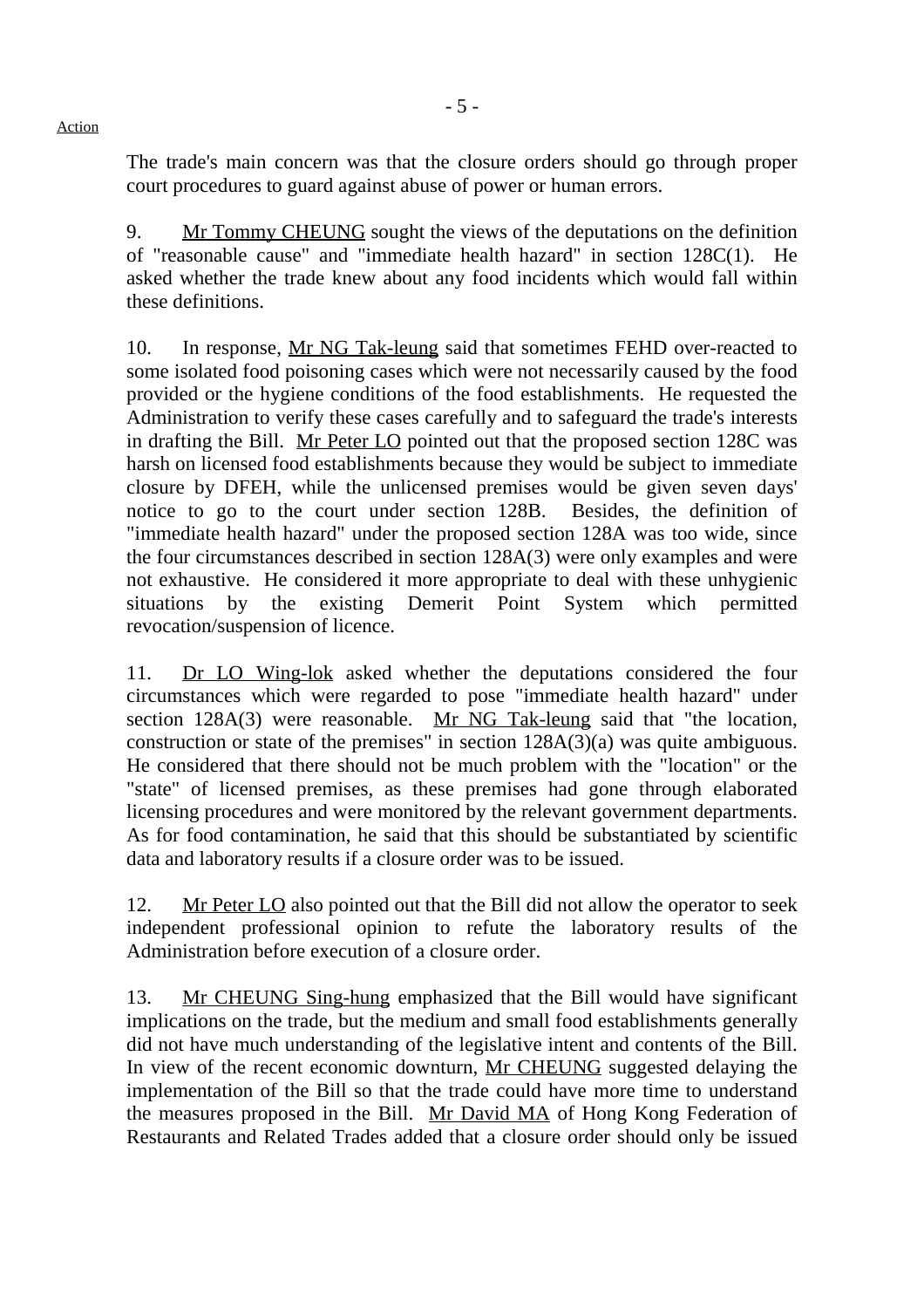based on substantive evidence that a particular food establishment actually posed immediate health hazard to the public. He said that in the case of contamination of water source, it should affect more than one food establishment, and the Administration should not just close the food establishment(s) concerned but should find ways to solve the problem.

14. The Chairman thanked the deputations for their views.

#### **II. Meeting with the Administration**

#### Views expressed by the deputations

15. The Chairman sought the Administration's response to the views expressed by the deputations, in particular the following -

- (i) the suggestion of partial closure as against complete closure of the food premises;
- (ii) the comment that the definition of "immediate health hazard" in section  $128A(3)(a)-(d)$  was too wide; and
- (iii) justification for empowering DFEH to issue closure orders in respect of licensed food establishments, while closure orders against unlicensed food establishments were to be issued by the court.

16. Assistant Director (Headquarters) of Food and Environmental Hygiene Department (AD(HQ)) gave the following response -

- (a) The proposed sections 128B and 128C applied to different situations. Section 128B dealt with unlicensed food establishments which might not necessarily pose an immediate health hazard. Section 128C was concerned with food establishments, licensed or unlicensed, which posed an immediate health hazard affecting the public.
- (b) As FEHD was the authority to issue food business licences, it would not be appropriate for FEHD to issue closure orders against food establishments which were not licensed or failed to obtain a licence. To allay worries of the trade, any closure orders on unlicensed food establishments should more appropriately be issued by the court. The procedure was already provided in existing legislation, and the proposed section 128B of the Bill only sought to shorten the time for FEHD to apply to the court for such closure orders.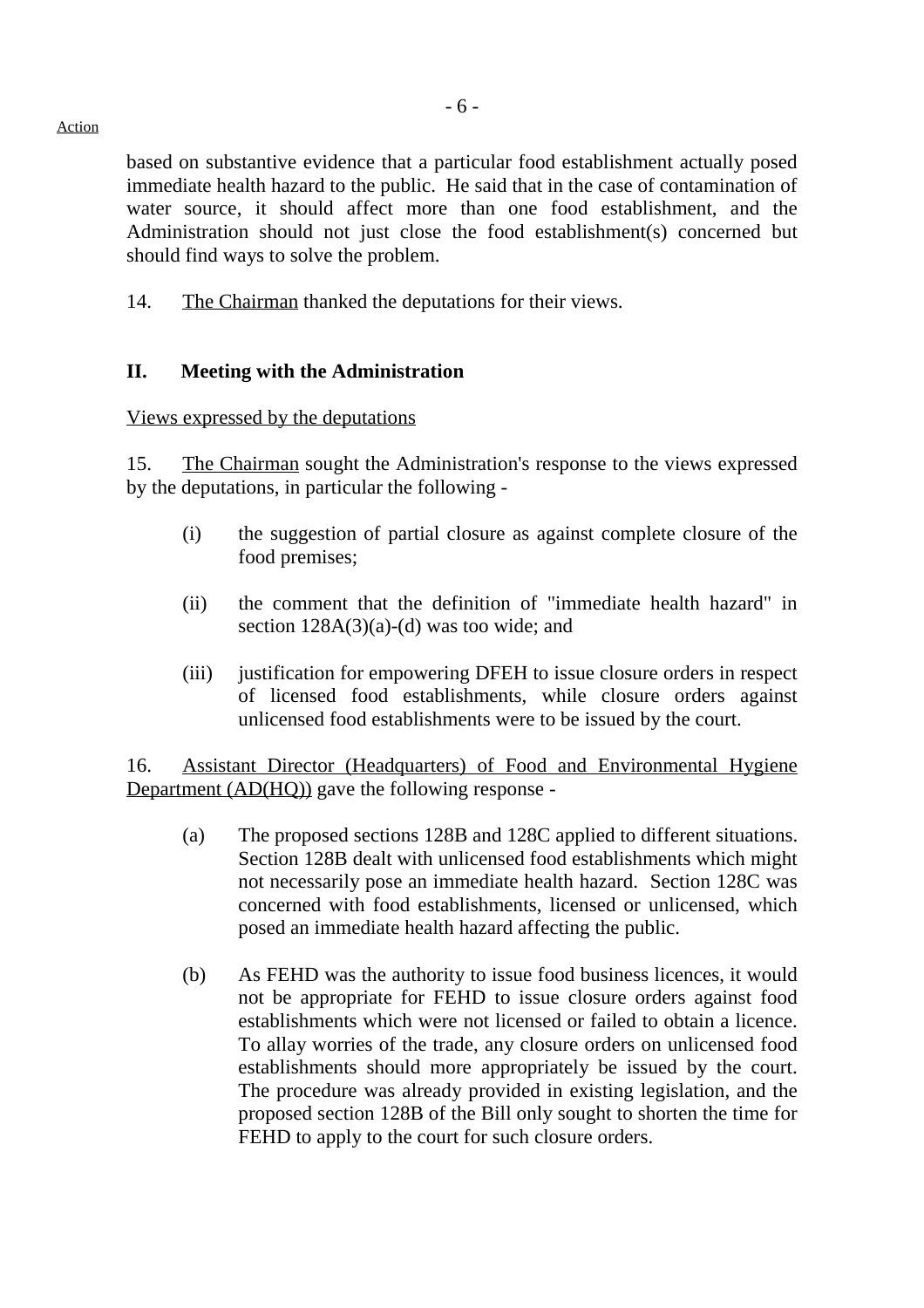- (c) For closure orders made by DFEH under the proposed section 128C on grounds of immediate health hazard, any person aggrieved by such orders could lodge an appeal under section 128C(20).
- (d) For food incidents involving food contamination by bacteria, a closure order would only be made by DFEH under section 128C based on clear evidence such as inspection findings and laboratory tests. A closure order under section 128C would only be made for the purpose of protecting public health.
- (e) The Demerit Point System did not provide for immediate closure of a food establishment, and a licence could only be suspended if 15 points had been registered in a year in respect of a particular licensed food establishment.
- (f) Based on legal advice, the word "and" was used in the definition of "immediate health hazard" in section 128A(3) to mean that the definition included but not limited to the four circumstances described in section  $128A(3)(a)-(d)$ .
- (g) It was not practicable to have partial closure of food establishment as there would be enforcement difficulty causing confusion to the public.
- (h) Selling sashimi or siu mei in a licensed food establishment without the necessary endorsement or permit was separately regulated under Cap. 132. Such offences were punishable by a level 5 penalty and imprisonment of six months.

17. Mr Tommy CHEUNG said that his main concern was that DFEH should not be given too much power in respect of the making of closure order against licensed food establishments. He supported the suggestion of partial closure, so that only the fish tank or the areas affected, instead of the whole restaurant, should be closed. Mr CHEUNG also asked whether the word "permit" should be deleted from section 128B, as licensed food establishments selling sashimi or siu mei without a permit should not be subject to a closure order under the Bill.

18. AD(HQ) advised that it would be difficult to enforce a partial closure order. For example, if the immediate health hazard existed in the kitchen of the restaurant, it was impossible to just close the kitchen and let the restaurant continue its operation. He further advised that a closure order would not be issued to a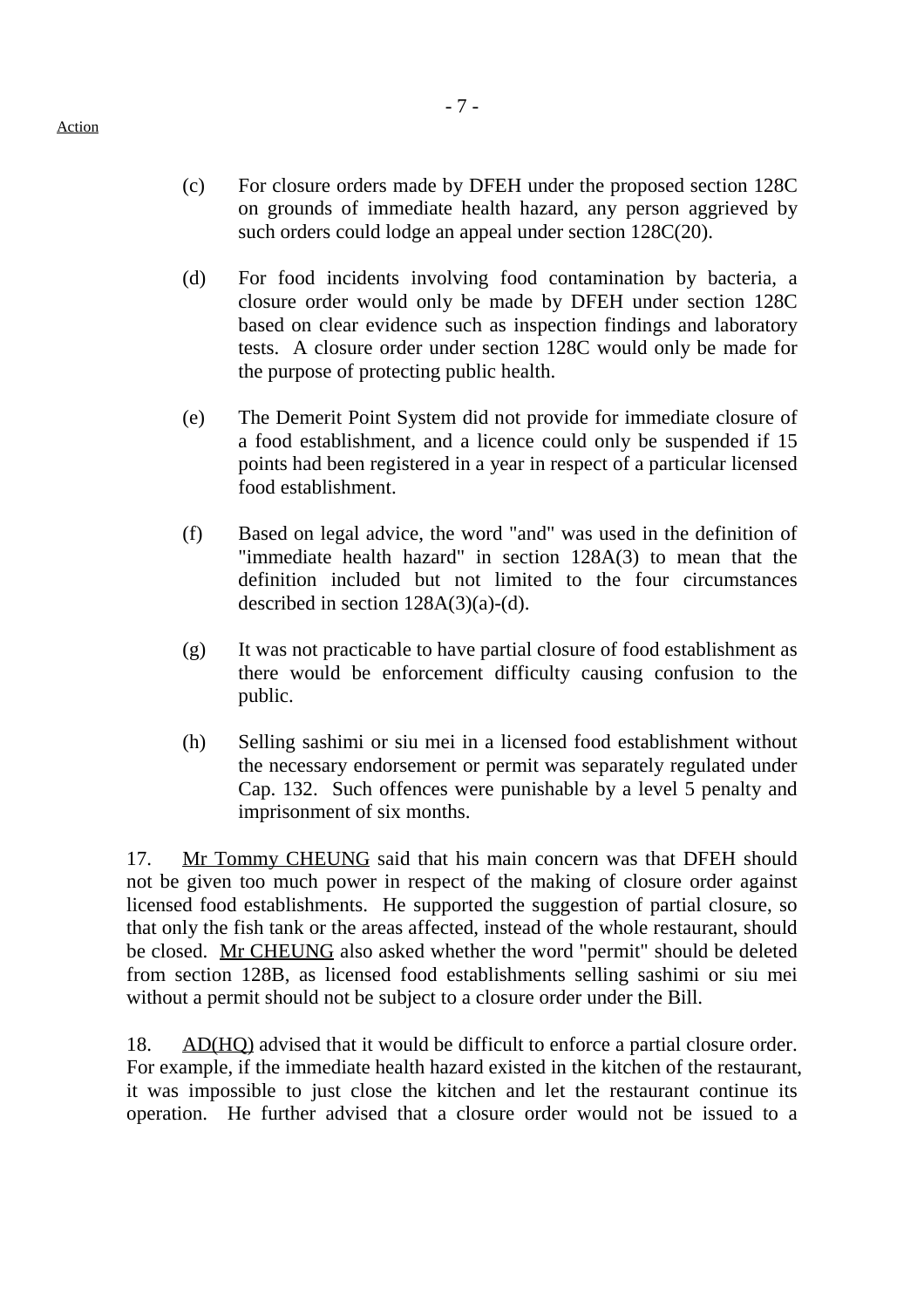licensed food establishments solely because it sold sashimi or siu mei without permit or endorsements, unless the establishment posed immediate health hazard.

19. Mr Tommy CHEUNG said that there was ambiguity in the Bill as presently drafted. He asked whether the title of section 128B should be amended to "power to close premises used without licence" instead.

20. Senior Assistant Law Officer of Department of Justice (SALO) explained that for certain types of restricted food (such as sashimi) listed in Appendix II of the Food Business Regulation, a permit rather than a licence was required if it was only for take-away. If the shop did not even apply for a permit, section 128B might apply. Mr Tommy CHEUNG said that section 128B should clearly state that it applied to those establishments which neither had a licence nor a permit.

21. SALO advised that the phrase "is required to be licensed or permitted" in section 128B(1)(b) was clear enough to show that the premises were required to have a licence or a permit. If a licensed food premises was selling food which required a permit or endorsement, it should fall within the category of "to be permitted". Assistant Legal Adviser 4 (ALA4) agreed that the proposed section 128B(1)(b) applied to two different situations where an activity was required to be licensed but not licensed, and where an activity was required to be permitted but not permitted. He suggested that the Administration might consider improving the drafting for greater clarity.

22. SALO responded that in practice, if a licensed restaurant sold sashimi without a permit, it would be prosecuted and the activity would be suspended immediately. He said that once the activity stopped, the Authority would not apply for a closure order. Nevertheless, he undertook to consider whether the drafting could be improved.

23. Mr Tommy CHEUNG reiterated that the Administration should consider the suggestion of a partial closure. In the case of ciguartera fish poisoning, he considered that it was not possible for restaurant operators to know whether ciguartera existed in any of the fish to be sold. He said that the same applied to contamination of water source. He did not agree that the operator should be held responsible for such contamination, and he considered it unfair to close a licensed food establishment on grounds that such contamination posed immediate health hazard. He said that if restaurants were informed of such contamination, food incidents could be avoided, and that an "unless order" or partial closure would be the better options to address the problem. He maintained the view that the Bill should restrict the power of DFEH in making and enforcing closure orders under section 128C.

Admin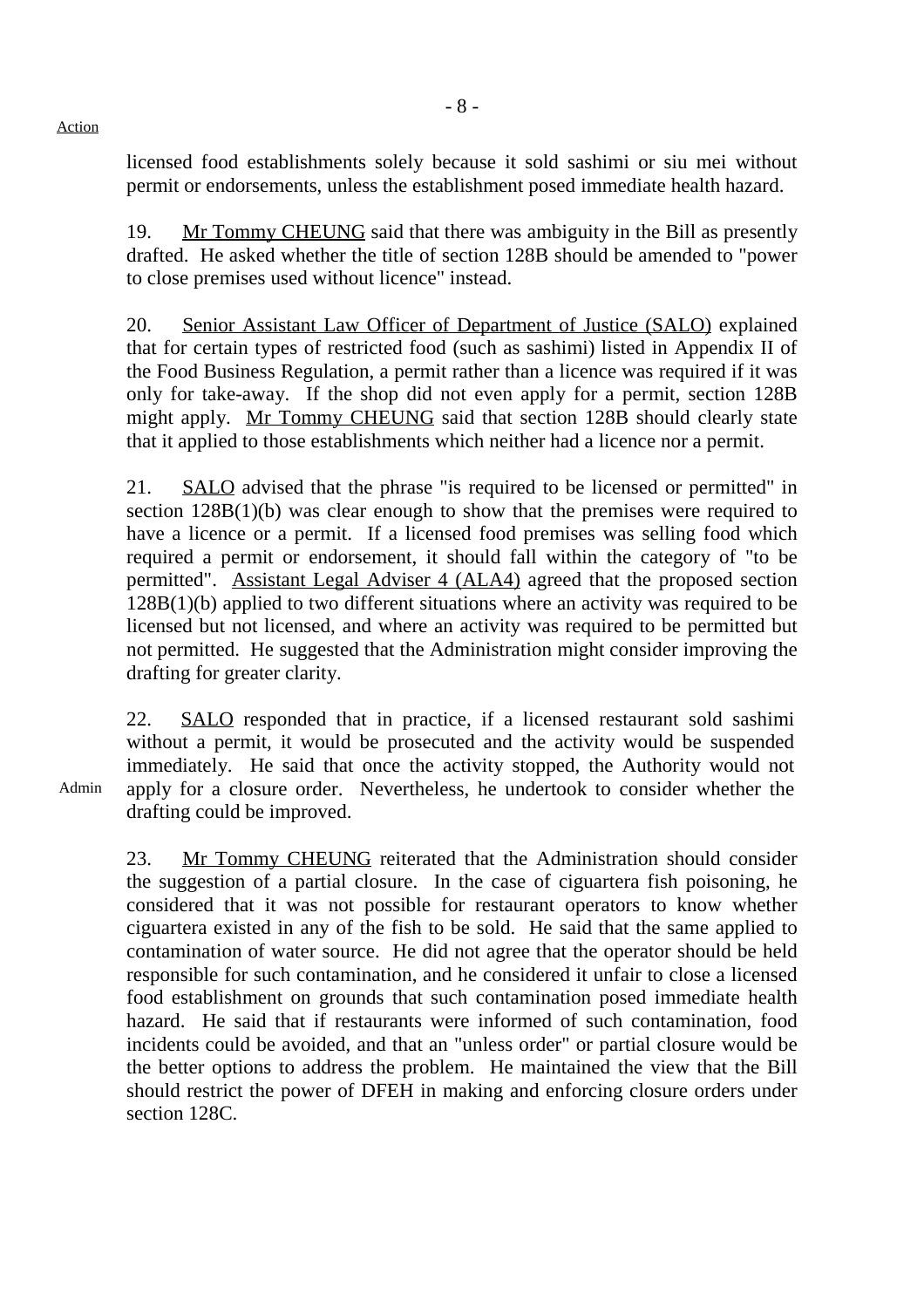24. AD(HQ) advised that if it could be established that the food of the licensed food premises came from legitimate sources, or that the seafood or pork in Hong Kong were generally contaminated by ciguatera or clenbuterol respectively, DFEH would not make a closure order against individual food establishments under section 128C, but would rather issue warnings to all restaurants to suspend the sale of such food immediately.

25. Responding to Mr Tommy CHEUNG's further question on the matter, AD(HQ) explained that it would not be possible to set out all the situations which were regarded to pose immediate health hazard under section 128C. He said that the legislative intent of the Bill and the considerations in making a closure order would be made known to the public and the trade, as the Bill would be debated in LegCo and placed on record. There should be no question that DFEH would make her decisions arbitrarily.

26. Dr LO Wing-lok remarked that ciguartoxin poisoning could be fatal and its hazard should not be under-stated.

27. Mr Tommy CHEUNG expressed disappointment that the Administration did not agree to consider a partial closure. The Chairman advised that members who disagreed with any part of the Bill might consider moving CSA on their own.

Administration's response to the issues raised in the last meeting (LC Paper No. CB(2)1615/00-01(02))

# *Contamination of water*

28. As the Administration said that it would not be practicable to set out in the Bill specific standards concerning contamination of water, Mr Andrew CHENG asked whether section 128A(3)(b) could be drafted in a manner similar to subsection (c) where inspection findings, data from investigation or laboratory evidence would be required to ascertain the contamination. The purpose was to provide a scientific and objective basis on what would be regarded as posing immediate health hazard. C(CM)(RAC) explained that water might be contaminated by a wide range of hazards of microbiological, chemical or physical origins. He said that FEHD would follow the standards on hazards set by the World Health Organization (WHO) and Codex Alimentarius Commission (CAC) which covered over 100 chemicals and microbiological bacteria. However, it would be difficult to list out all specific standards concerning contamination of water.

29. Mr Andrew CHENG suggested stating in section 128A(3)(b) that the standards of WHO and CAC would be taken as reference in defining water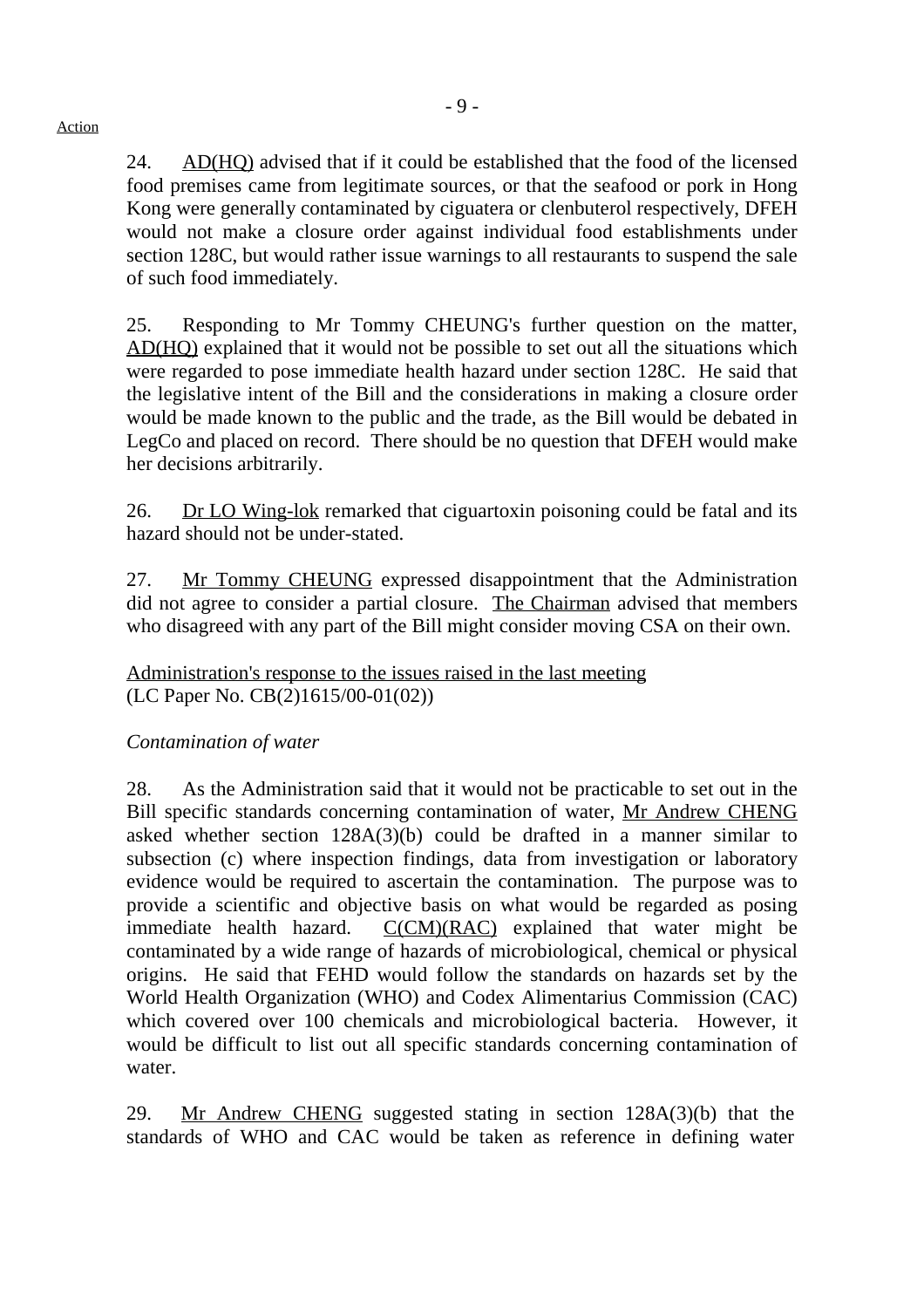#### *Unless order*

30. Mr Tommy CHEUNG sought clarification on the Administration's response to the suggestion of introducing an "unless order" in section 128C. He said that the idea was that DFEH might apply to the court for an "unless order" under section 128C, so that an operator aggrieved by the order could have the chance to present his case to the court at the earliest possible opportunity. If the court ruled in favour of the aggrieved, the order could be rescinded immediately, otherwise, the order would be enforced.

31. SALO explained that section 128C empowered DFEH to close a food establishment under exceptional circumstances and that DFEH's power was confined to the circumstances which were regarded to pose "immediate health hazard" as defined in the Bill. He said that if execution of a closure order could be delayed, the health hazard would not be "immediate".

32. Mr Tommy CHEUNG said that a food establishment would still be immediately closed in accordance with an "unless order". However, an "unless order" would ensure that the case would be heard quickly and the aggrieved could have a chance to state his case. The Authority could also produce evidence in court to support the making of a closure order.

33. AD(HQ) said that there were similar provisions in other legislation for the making of a closure order without court procedures. Under the Prevention of the Spread of Infectious Diseases Regulation (Cap.139), the Director of Health could close a food establishment without having to go to court. The Director of Agriculture, Fisheries and Conservation could also declare that certain premises were infected with avian flu and order that these premises be closed immediately. He stressed that time was of the essence in safeguarding public health, and that it would not be effective if there were too many hurdles in the process.

34. Senior Government Counsel (SGC) added that a closure order had to be enforced immediately to remove the health hazard. He expected that the order could be rescinded within two to three days after the operator had made the necessary rectification. He advised that section 128C(20) provided that the aggrieved could apply to court for an appeal against the closure order. He therefore did not see the need for introducing an "unless order" or order nisi.

35. Principal Assistant Secretary for the Environment and Food (A) 2 (PAS(EF)(A)2) said that, based on previous experience, a Magistrate's court could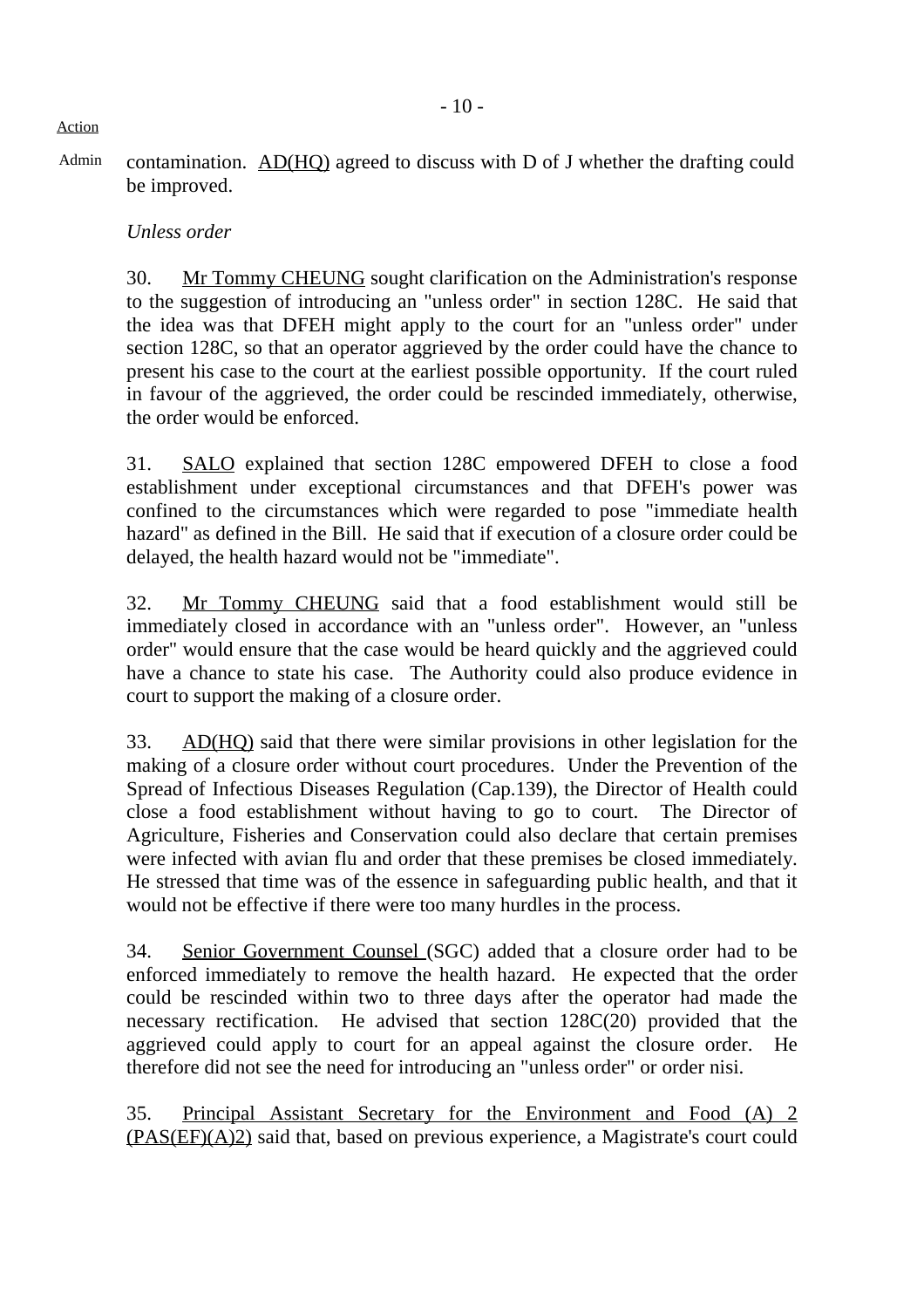arrange an appeal hearing under section 128C(7) or (20) in six working days. Mr Tommy CHEUNG expressed doubts that the court could arrange quick hearing of appeals. ALA4 suggested that the Administration might consider reflecting in the Bill the time for the court to conduct hearings for appeals under section 128C.

36. SALO cited an example that a case was heard on 9 April 2001 by the Eastern Magistrate Court, after the aggrieved had submitted a summons on 3 April 2001. He said that recent experience also showed that the court could hear appeals against closure orders in six working days. He advised, however, that it was the discretion of the court to determine the date of a hearing and that it was inappropriate to specify a time limit for court hearings in the Bill.

37. Mr Andrew CHENG asked whether the Bill could specify the time limit for the lodging of an appeal, in order to facilitate the court's consideration in arranging early hearings for these cases. The Chairman requested the Administration to further consider members' views and suggestions. SGC agreed to discuss with the Judiciary and provide a response.

Clause-by-clause examination

38. The meeting noted that the Administration had proposed some amendments to the Bill [LC Paper No. CB(2) 1615/00-01(03)].

39. PAS(EF)(A)2 said that following discussion with ALA4, the Administration now proposed some technical amendments to clauses 2 and 3 (section 128A), mainly for consistency purpose. Members did not raise any queries on these amendments.

40. The meeting continued to examine the Bill clause by clause starting from clause 3 (section 128B) onwards.

## *Section 128B*

41. Members noted that the Administration was considering whether the drafting of section 128B(1)(b) could be improved.

42. Members did not raise any query on section 128B(2) and (3).

43. On section 128B(4)(a), Mr Andrew CHENG said that since the closure order should not operate to prevent human habitation but aimed at preventing the continuous operation of the unlicensed food business, he considered that the employee or caretaker originally residing at the food premises should be allowed

Admin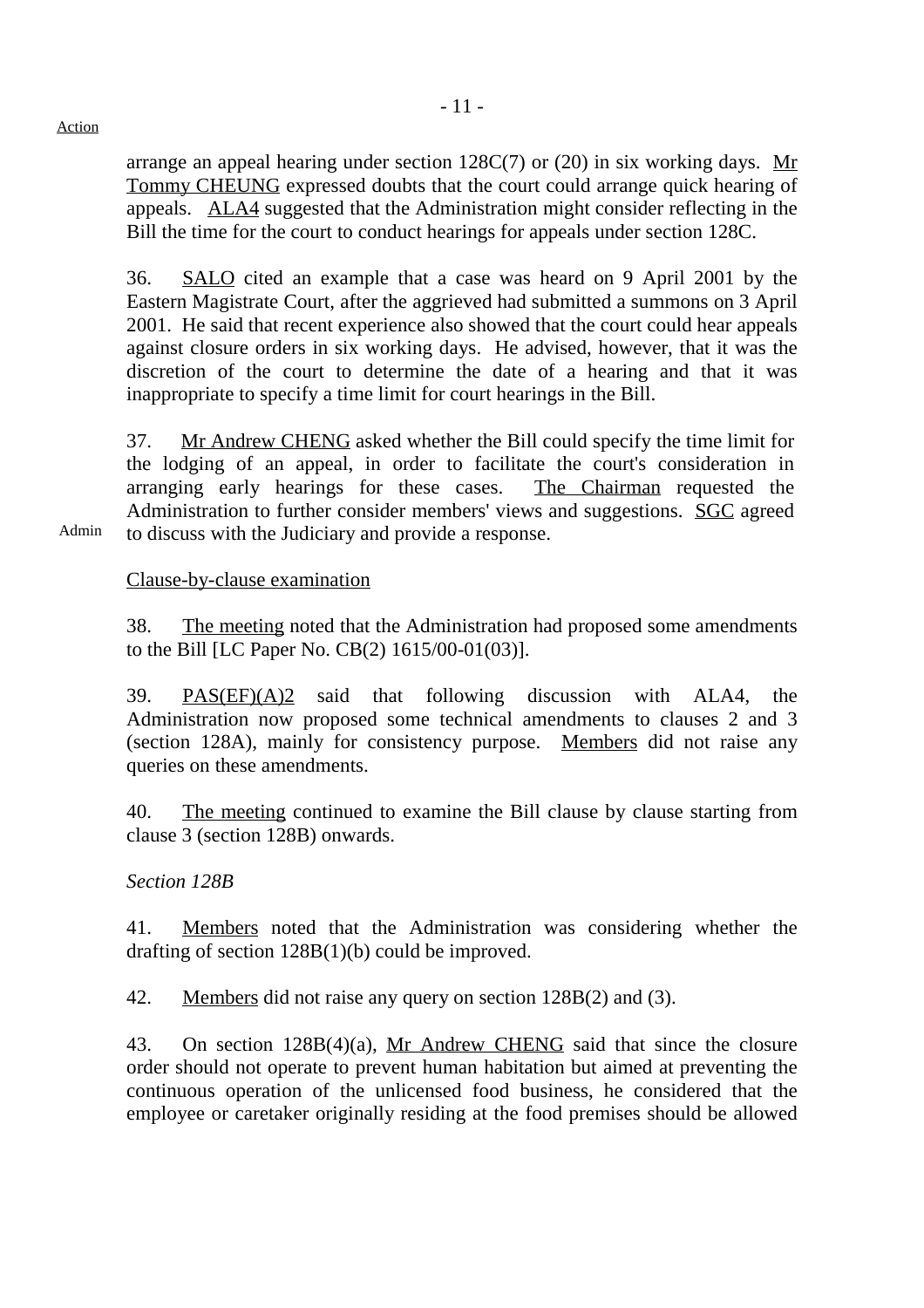to stay on the premises. He also sought clarification on the categories of people permitted to reside in a closed food establishment.

44. AD(HQ) advised that section 128B(4) was not to deprive persons (other than the employees of the operator) who normally resided at the premises, of their right of habitation. He said that in most cases, caretakers or watchmen were not really residing in the food premises but had their own home. It was only their duty to stay at the food premises overnight. The purpose of the proposed section was to prevent the operators from claiming that the premises could not be closed because certain employees were living there. SGC supplemented that section  $128B(4)(a)$  is similar to the proviso to the existing section  $128(1)$ , and section  $128(1)$ , of Cap. 132. However, in the case of caretakers or watchmen, they were not permitted to stay because the premises were only their work place but not their residence.

45. Mr Andrew CHENG pointed out that many caretakers of restaurants resided at the food premises even after work. AD(HQ) advised that a watchman would be regarded as an employee and should not have the right to reside in the premises upon execution of a closure order. He added that some food business were in fact "family business", and that the front area of the premises was used for business while the rear part was used as the family's residence. In these cases, the operator and his family members would be permitted to stay even after closure of the premises.

46. Mr Tommy CHEUNG asked whether anyone would be permitted to stay in a closed food premises to look after the property. AD(HQ) said that properties not related to the closure order could be taken back by the owner and any unclaimed property would be confiscated. The Bill also provided that a person might apply for permission to re-enter any closed premises to carry out rectification work.

47. Ms Cyd HO asked about the arrangement for those employees who really took the food premises as their only residence. Mr Andrew CHENG also asked whether the Administration could allow these people to stay in those parts which were not related to the operation of the food business.

48. SALO advised that enforcement of a closure order on unlicensed food establishments would be based on existing legislation (Cap. 132). He said that if the premises were used for both commercial and residential purposes, the policy was not to prevent human habitation upon closure of the premises. He advised that only those parts of the premises which were related to the food business would be closed. He pointed out that the Administration had not encountered difficulties in enforcing closure orders under section 128 of Cap. 132.